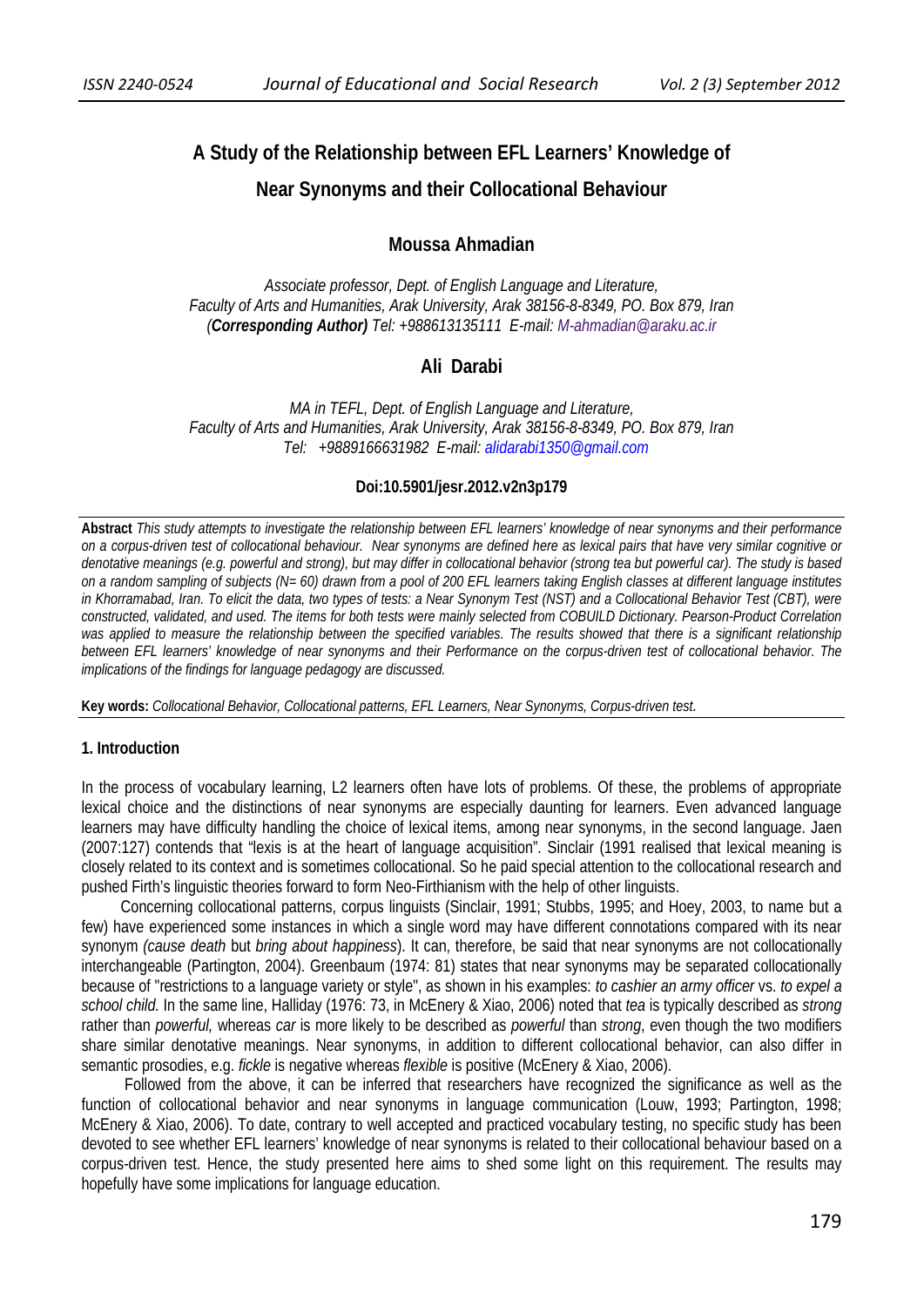## **2. Literature Review**

Generally, a dichotomy has traditionally been established in the field of vocabulary testing with respect to the nature of lexical competence: the distinction between breadth and depth of vocabulary knowledge (Anderson & Freebody, 1981). The former tries to cover the number of words the students know, i.e. the size of their lexicon (Jaen, 2007), while the latter refers to the degree to which students know words whether they possess a multidimensional qualitative knowledge including pronunciation, spelling, meaning, register, frequency, and grammatical and collocational patterns (Qian & Schedl, 2004).

 Since from a practical point of view it is easier to test lexical size, measures of vocabulary size are further developed than those of depth (Read, 2000). To investigate categories of lexical depth, measures of collocations have been developed. Collocational measures seem to fall into two categories: the ones which attempt to test productive knowledge and those assessing receptive knowledge. The former was the only aspect investigated during the 1990s, when Bahns and Eldaw (1993), Biskup (1992) and Farghal and Obiedat (1995) designed the first tests of collocations (see Jaen, 2007). In the current decade, however, most of the researchers' attention has been focused on the design of the receptive category of the collocation measures (Barfield, 2003; Bonk, 2001; Keshavarz & Salimi, 2007; Mochizuki, 2002). In the present study, near synonym is referred to as breadth or size of vocabulary, while collocational behavior is looked at as lexical depth. The former can also be called quantitative knowledge and the latter qualitative knowledge.

 Research into analysis of collocations is not new, though during the last three decades the most promising results have been shown in the field of *collocation*. Kennedy (1998:108) argues that identifying the repeated co-occurrence of certain words in the Bible by Cruden goes to 250 years ago. In the 1930s, the British linguist, H.E. Palmer, went through a corpus-based research on repeated combination of English words (Kennedy, 1998:108). On the other hand, McEnery and Xiao (2006:82) argue that collocation has been studied for 50 years. They further pinpoint that collocation, as a technical term, was first used by Firth (1957) when he argued "I propose to bring forward as a technical term, meaning by collocation, and apply the test of collocability" (see McEnery & Xiao, 2006:82).

 However, for the definition of collocation, different researchers and linguists have different ideas. There is no absolute, unanimous consensus over the definition and classification of collocation. Based on the literature, different researchers have set their own criterion to continue their collocation studies. Martynska (2004:5) argues that although collocation, only recently, has attracted linguistics study, there is no exhaustive and uniform definition or categorisation of collocation and it seems to be one of the most problematic and error-generating areas of vocabulary, especially for second language learning.

 Firth (1968 in Walsh, 2005:2) defines collocation as "statements of the habitual or customary places of the word". Sinclair (1991) sees collocations as two or more words in a text within a short space of each other. For Halliday, collocations are examples of "word combinations" (Halliday, 1966 in Walsh, 2005:3). Stubbs (1995: 24) considers collocation as "a relationship of habitual co-occurrence between words". It should be mentioned that Sinclair (1991) and Stubbs (1995) are Firth's followers in their view on collocation. However, the most commonly shared definition of collocation is: "the tendency of one word to co-occur with one or more other words in a specific field" (Hsu, 2007:2). This common definition is not still comprehensive in that it does not tell us whether these words are habitual or how far these words are from each other to be considered as a collocation. If collocations are in a "habitual company" (coined by Firth, 1957), how about discontinuous collocations like: *the distinction I have made between these items* (Kennedy, 1998:112)

 On the other hand, Kjelmer (1982, in Kennedy, 1998: 112) noted that one of the features of collocations was that they were combinations which co-occur more often than the frequencies in the corpus of the constituents of the combination would lead us to expect. Kennedy (1998: 112), further, states that this criterion would select not only combinations such as *another one* or *last week* but also non-grammatical combinations such as *although he* or *and he.* Considering this criterion as problematic, Kennedy (1998: 112), however, argues that in some corpora some sequences which occur only once (and therefore do not count as collocations) are nevertheless immediately recognisable as recurring in the language.

 Furthermore, Sinclair (1991:80) pinpoints that a span of up to four words in each side of a word is an environment in which collocation is most likely to occur although, of course, computer software makes it possible to explore much larger spans, including the size of a whole text. This idea is also discredited by *discontinuous* collocation. Furthermore, insistence on go-togetherness of the words would also cause "patterning to be lost (Kennedy 1998: 118). Moreover, viewing that collocations are "fixed and often fossilised building blocks" (Kennedy 1998: 118) not only allows no place for discontinuous collocations but also would seem to minimise the possibility of lemmatisation.

 On the other hand, Kennedy's (1998) idea of collocation as "lexicalised" (p.118) has been criticised by Almela (2007: 26) for the lack of empirical adequacy. McEnery and Xiao (2006: 106), further, criticise Greenbaum's (1974: 82)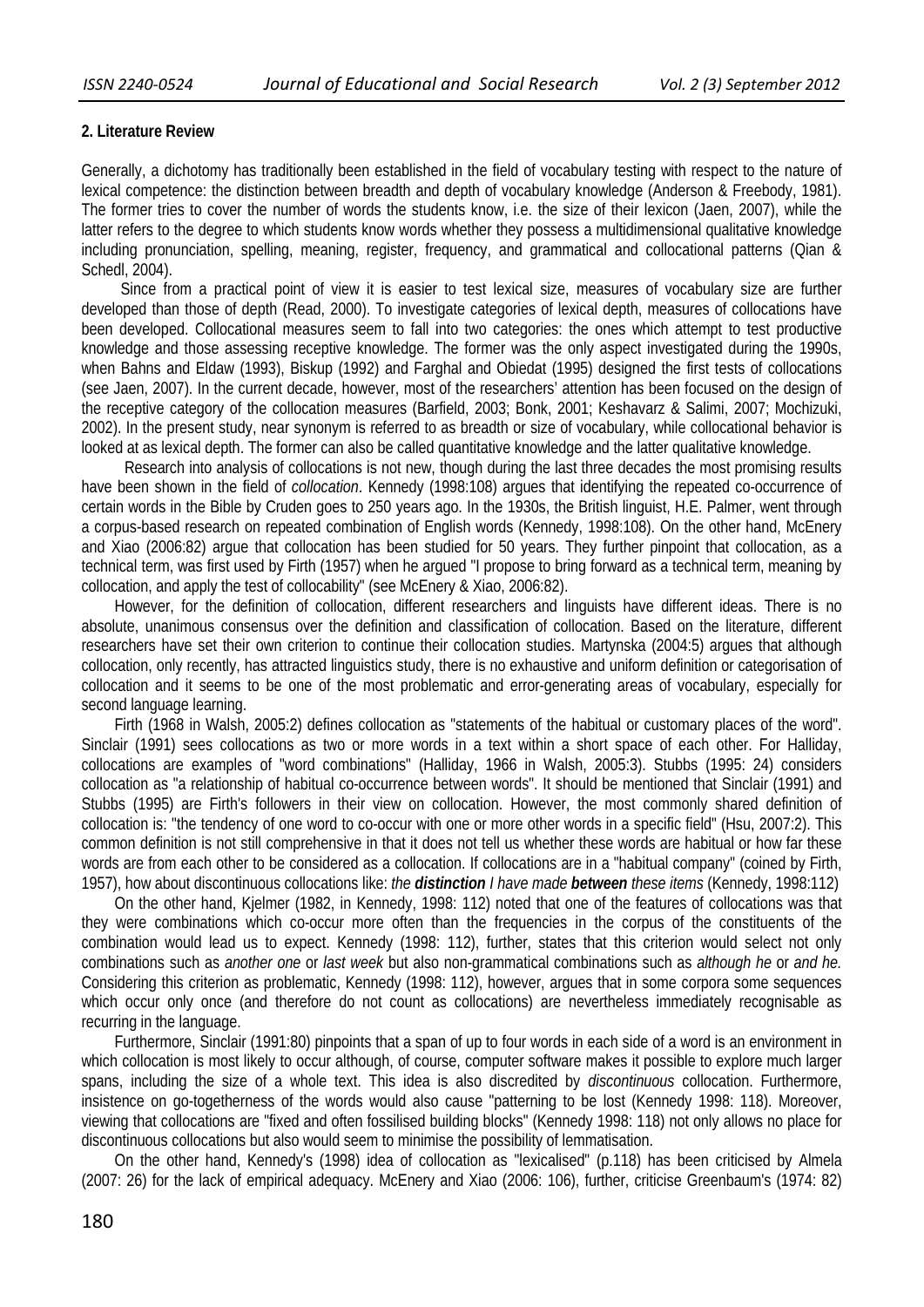definition of collocation as "a frequent co-occurrence of two lexical items in the language", as a notion which only refers to statistically significant collocation. They further pinpoint that Greenbaum's definition does not tell us how frequent the cooccurrence of two lexical items should be considered as a collocation (McEnery and Xiao, 2006).

 One of the most inclusive approaches to the notion of collocation, taken by corpus linguists, is that of Renouf and Sinclair (1991, in Kennedy, 1998:119), who have suggested that collocational patterning can be usefully described in terms of a framework which consists of two function words with an intervening lexical word.

 Research has shown that words with close meanings (near synonyms) not only differ in their semantic prosody but also vary in their collocational behavior (McEnery & Xiao, 2006). Near synonyms are defined as "lexical pairs that have very similar cognitive or denotative meanings, but may differ in collocational or prosodic behaviour" (McEnery & Xiao, 2006). Knowledge of collocattional behaviour is useful in the process of lexical choice between near synonyms. Widdowson (2007: 79) calls this behaviour *lexical patterning.* He states that lexical patterning has been a common theme in the "corpus linguistics literature". He further adds that "it is not, however, only the simple frequency and range of single items that is revealed in the corpus analysis of text but also, more interestingly and significantly, the frequency and range of their patterns of co-occurrence with other items".

#### **3. The Study**

## *3. 1. Research question and hypothesis*

As mentioned before, the present study tries to investigate the relationship between EFL learners' knowledge of near synonyms and their performance on a corpus-driven test of collocational behaviour. To do this, the researchers intend to spell out the procedures taken for the study reported below. Hence, based on the aims of the study, the following question was raised: *Is there any significant relationship between EFL learners' knowledge of near synonyms and their performance on a corpus-driven test of collocational behaviour?* 

 To provide more objective answer to the aforementioned question, the following null hypothesis was formulated to be tested out:

 *There is no significant relationship between EFL learners' knowledge of near synonyms and their performance on a corpus-driven test of collocational behaviour.* 

#### *3.1. Participants*

The subjects participating in this study were 60 Persian speaking EFL learners (40 male and 20 female) who were randomly selected from the population of 200 candidates studying English at *five* English language institutes in Khoramabad, Iran. Their age ranged 18-23. They had passed the *Interchange* courses for two years and had just entered the *Passage* course. Sex was not considered as a variable in this study. The main reason for choosing these subjects was that they attend English classes eight terms per year, six weeks per term, and three 2-hour sessions per week**.** In other words, they take about 200 hours of English classes for one year, and therefore, they had great chances to develop their language proficiency.

#### *3.2. Instrumentation*

The materials which were constructed for the present study included: *Collins COBUILD Advanced Learner's English Dictionary (New Edition)* from which the researchers selected the vocabulary items for developing the *Collocational Behavior Test* (CBT) and the *Near Synonym Test* (NST), and *a* Validated *Criterion Collocation Test (CCT)* developed by Chen (2008) for the purpose of measuring the English collocation competence of college students in Taiwan. However, in this study, it was used as a criterion measure against which the concurrent validity of the CBT and NST was established.

#### *3.3. The Pilot Study*

One of the most important functions of a language test is to help decision-making during the trial or piloting of that test (Baker, 1989; Backman, 1990; Backman & Palmer, 1996; McNamara, 2000).This usually involves administering the test to a known population so that the analysis will throw light on the behavior of the test. Accordingly, in the present study, different steps were taken to collect information about the usefulness of the test itself, and for the improvement of testing procedures. The first step was item analysis. After a set of items for each sub-test was written, reviewed by experts, and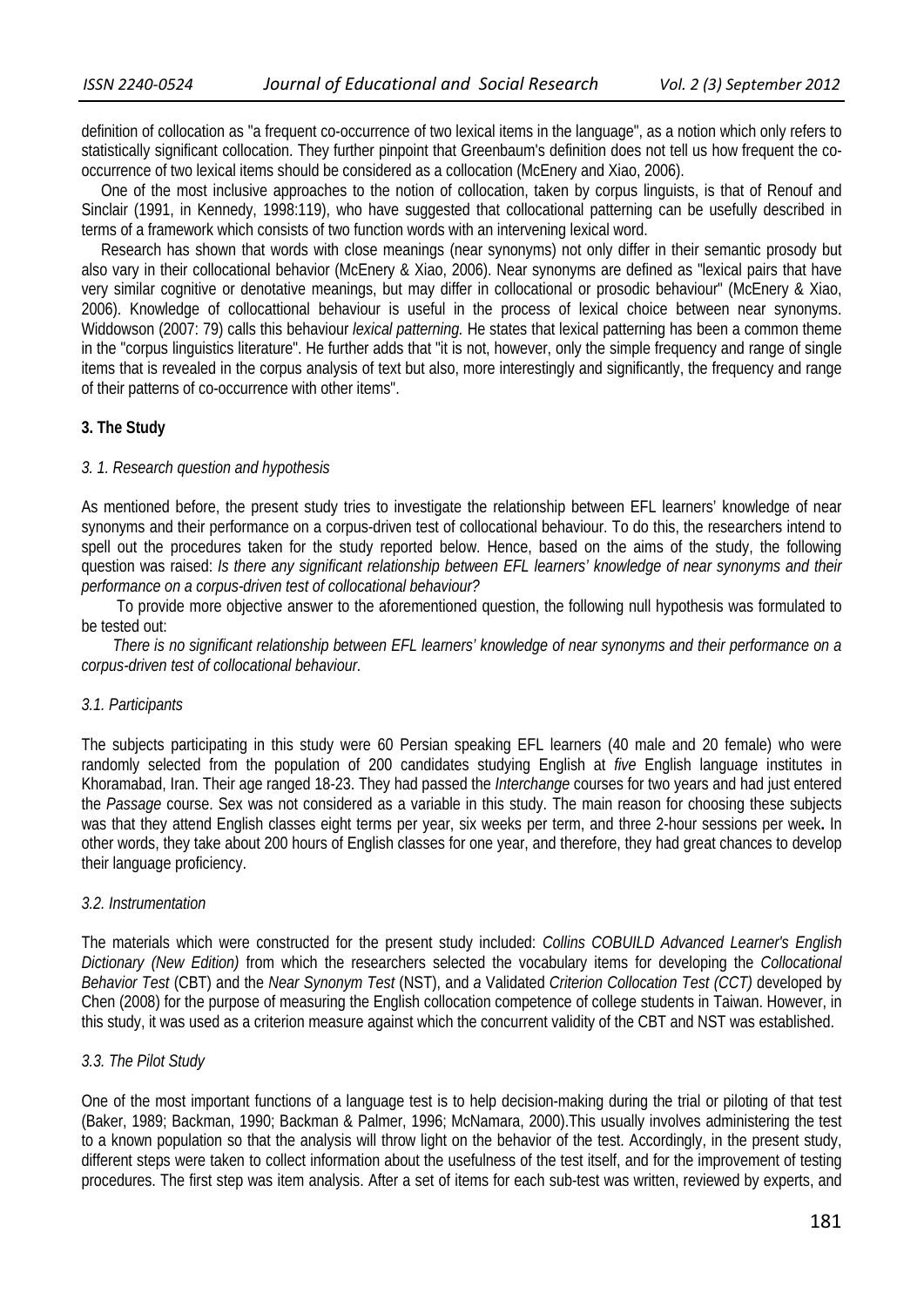revised on the basis of their suggestions, the NST and the CBT were ready for experimentation tryout on a sample group (30 EFL learners). A thorough item analysis was conducted in order to obtain the index of item difficulty and item discrimination for both tests. The scores collected from these administrations were analysed using Brown's (2004) cut-off score.

 The next step in the process of the pilot study was to establish the desired reliability of NST and CBT. To do this, Kuder-Richardson formula (KR-21) was used. This is generally assumed as the best technique to find out inter-item consistency of any test (Brown, 2004; Best & Khan, 2006). The reliability estimate for NST was .90 and for CBT was estimated to be .84.

 The third phase of test standardisation through the pilot study was establishing the validity of both NST and CBT. For this purpose, Concurrent validity was run. It was believed that if the newly developed test is a valid measure of a particular construct, it will significantly correlate with the outside criterion measure of the same language ability (Chen, 2008). To achieve this objective and to establish concurrent validity, the researchers first administered both tests to a group of 30 subjects. Then, within two weeks interval, the Criterion Collocation Test (CCT) was administered to the same group. The results showed that the tests fulfill the criterion of concurrent validity (table 1).

 **Table 1:** Correlation between SPT and CCT in the pilot study

| <b>SPT</b> | Pearson correlation |             | $289$ <sup>(**)</sup> |
|------------|---------------------|-------------|-----------------------|
|            | Sig. (2-tailed)     |             | .093                  |
|            |                     | 30          | 30                    |
| CCT        | Pearson correlation | $.289$ (**) |                       |
|            | Sig. (2-tailed)     | .093        | ٠                     |
|            |                     |             |                       |

\*\* Correlation is significant at the 0.05 level (2-tailed).

## *3.4. Procedures*

#### 3.4.1. Item Selection and Test Construction

The items selected for the intended tests of CBT and NST were extracted from *Collins Cobuild English Dictionary (2006).* For example, the word *task* was once underlined in a context to test whether learners know its near synonym (*job*). In CBT, however, learners' knowledge of collocational behavior was tested (e.g. *substantial meal*). Once the items on both tests were constructed, they were given to two lecturers of applied linguistics and language teaching at Arak University, Iran, for their expert opinion and advice. They were requested to analyse each item on the basis of their perceptual complexity and face validity.

 Based on these procedures, two types of tests were developed: a 70-item test of collocational behaviour and a 40 item test of near synonymy. The item format for both tests was multiple-choice. For the CBT tasks, the subjects were presented to the definitions of the concepts expressed by the target collocations as provided by the *Collins Cobuild English Dictionary (2006)*. The following is an example of the item for CBT (ex. 1).

*(ex.1) I have always enjoyed eating a substantial................ in a northern restaurant a. food b. meal c. cake d. none of these* 

 As it can be observed, the fourth choice in this example is "none of these"; this was done for every item, too. This alternative, which was the correct answer in 10% of the items, was introduced to minimise the effect of quessing (Lpez-Mezquita, 2005, in Jaen, 2007), and thus to improve test discrimination and reliability (Jaen, 2007). As for the NST, the stem was underlined and the subjects were required to choose the appropriate response among the four choices. As an example, consider the following NST item (ex. 2).

*(ex.2) A daunting task is the one in which people feel nervous and less confident to do it. a. job b. food c. book d. none of these*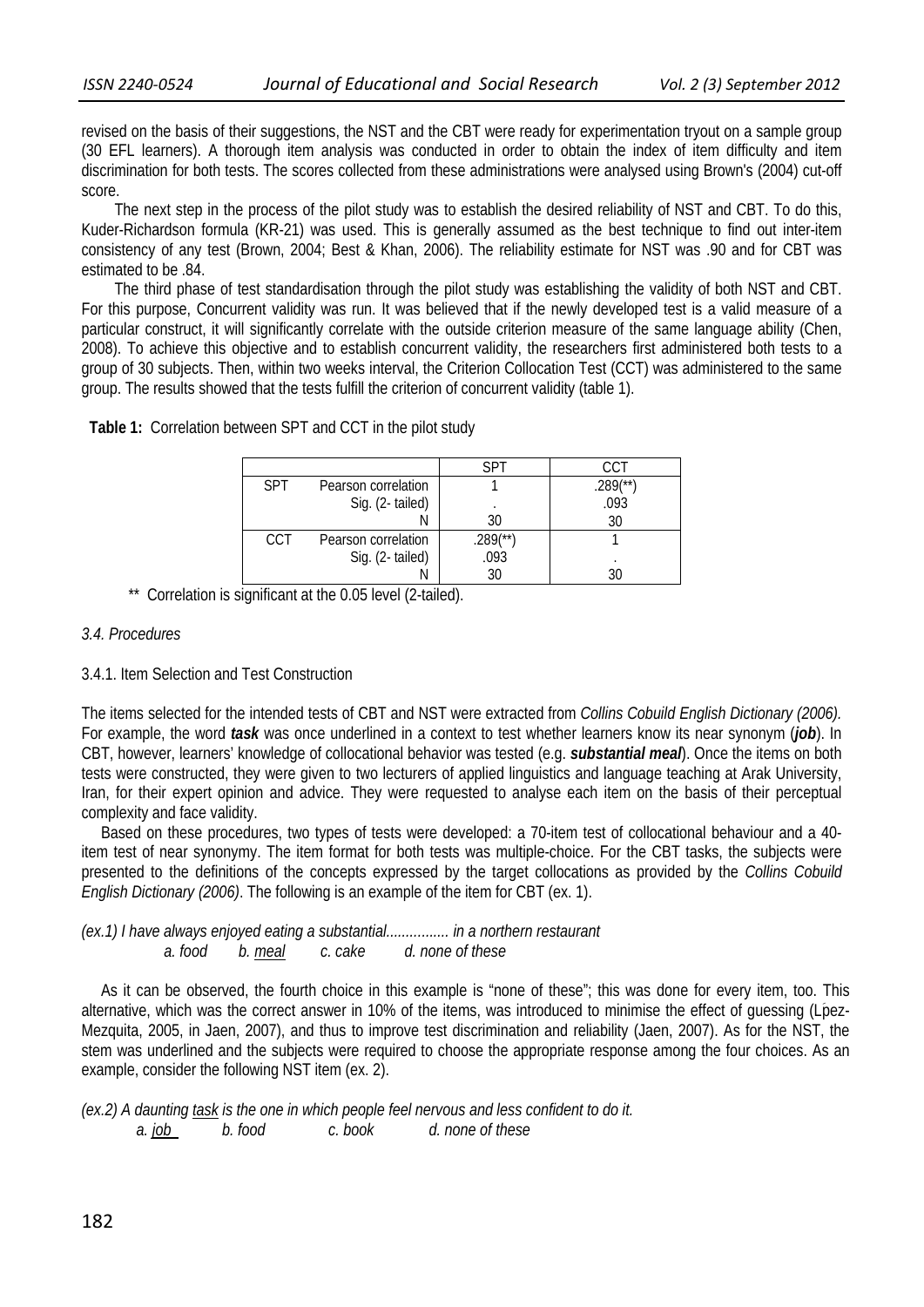## 3.4.2. Data Collection and Data Analysis

After fulfilling the requirements of the test construction mentioned above, the main study was launched. In the first phase of launching this project, the near synonymy test (NST) was given to 60 EFL learners. As mentioned before, the aim of administering this test was to determine the participants' quantitative knowledge of near synonyms. However, to measure learners' knowledge of collocational behaviour, the validated CBT was administered to the same target group. To this end, two sets of scores were collected for each individual: The scores on the NST and those on the CBT. In terms of administration and timing for both the CBT and the NST, the subjects were allowed 70 and 40 minutes, respectively, to complete the tests, although most of the subjects were able to finish them before the allocated time, indicating that the measures were correctly designed or chosen from a practical point of view. Finally, each correct answer was scored one point and each incorrect answer was scored zero.

 As for data analysis procedures, different statistical measurements were employed. To establish the reliability of tests, Kuder and Richardson (KR-20) formula was used. To fulfill the requirement of concurrent validity and to determine the degree of correlation between the specified variables (Near Synonymy and Collocational Behavior), *Pearson-Product Correlation* was applied.

## **4. Results**

The research question addressed in this study concerned whether EFL learners' knowledge of collocational behaviour related to their knowledge of near synonyms. The analysis of the data (see Table 2) shows that the mean of correct answers in the whole test is 29.63%, a considerably low score. Furthermore, the standard deviation (SD) is 9.36, which is relatively low showing that the group is fairly homogeneous in their level of collocation knowledge.

 **Table 2:** Descriptive statistics for CBT scores

| N              | valid   | 60    |
|----------------|---------|-------|
|                | Missing |       |
| Mean           |         | 29.63 |
| Std. Deviation |         | 9.36  |
| Variance       |         | 87.62 |
| Minimum        |         | 9     |
| Maximum        |         | 49    |
|                |         |       |
|                |         |       |

To explore the relationship between the subjects' scores on CBT and NST, the statistical analysis of Pearson-Product correlation was conducted (see table 3). The correlation coefficient was reported to be .291, which is significant at 0.05 level, and enough to reject the null hypothesis of no relationship between the specified variables. To determine how much of the variation of the subjects' scores on the NST can be accounted for by their scores on CBT, the simple regression was used.

**Table 3:** Correlation between NST and CBT

|                                                    | <b>SPT</b> | <b>NST</b>                 |
|----------------------------------------------------|------------|----------------------------|
| Pearson Correlation<br>SPT<br>Sig. (2-tailed)<br>Ν | 60         | $701$ $(**)$<br>.024<br>60 |

\*\* Correlation is significant at the 0.05 level (2-tailed).

The results of regression analyses (Table 4) show that about 8 percent of variation of NST scores can be predicted on the basis of CBT scores. In other words, the amount of variance overlaps between X and Y represented by R square is shown to be .085. Put it another way, 92 percent of the variance of NST scores is due to factors other than the CBT scores.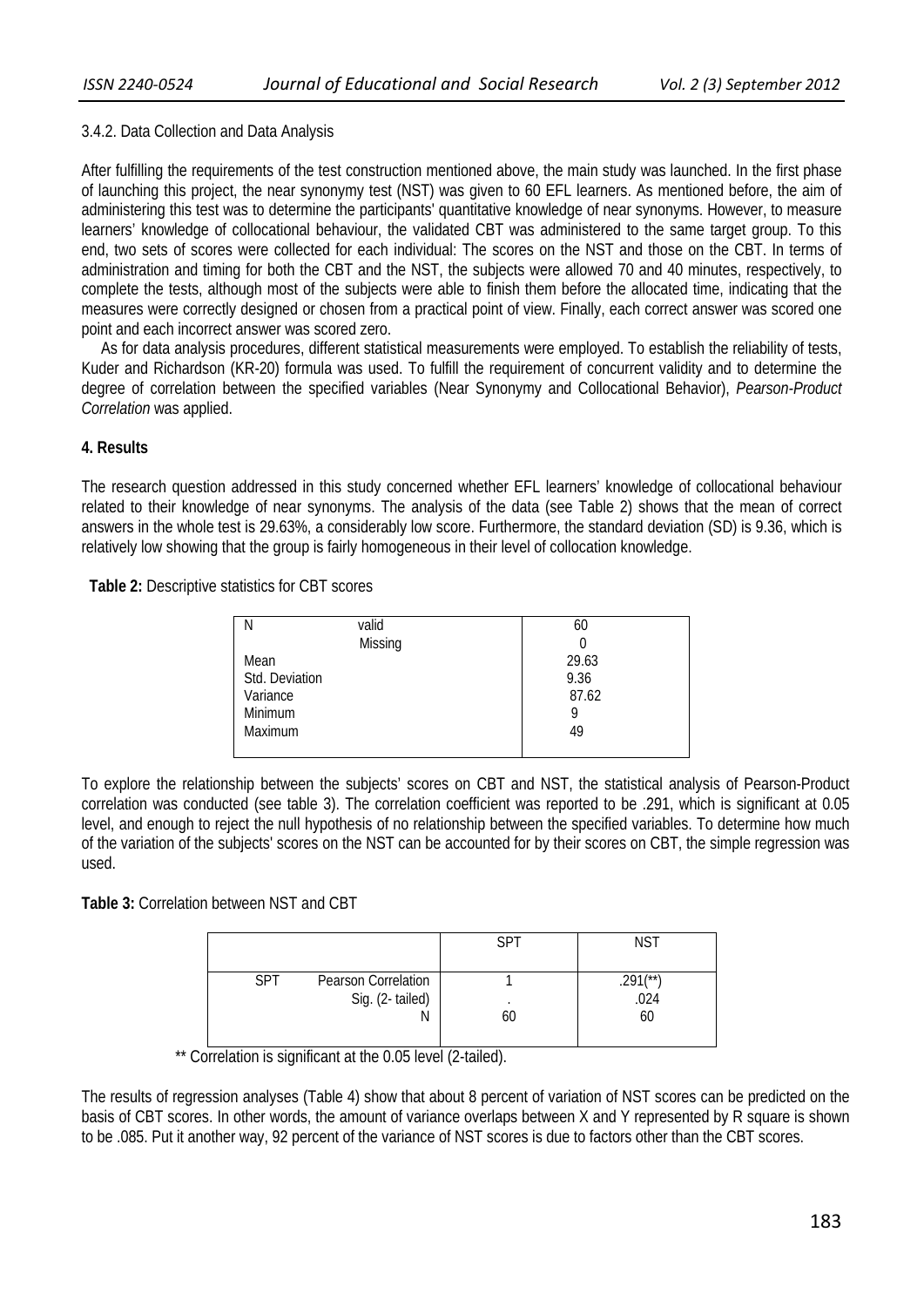**Table 4:** Model Summary of Regressing NST against CBT

| <b>Model Summary</b> |     |          |                      |                            |  |  |
|----------------------|-----|----------|----------------------|----------------------------|--|--|
| Model                |     | R Square | Adjusted R<br>Square | Std. Error of the Estimate |  |  |
|                      | 291 | .085     | .069                 | 7.04273                    |  |  |

a Predictors: (Constant), CBT

Table 5 shows the ANOVA of regression. In this table, regression is one source of variation similar to between-group variance in ANOVA (explained variance). Equally important is the residual variable, which is another source of variance similar to within-group variation in ANOVA (error variance or leftover variance). Based on information on this table (table 5), the F-value is 5.35, which is significant at .024. The interpretation of the ANOVA table is exactly the same as a normal ANOVA with different names for the sources of variance. It determines the significance of the independent variable to the dependent variable. Thus, in the present study, the CBT is the independent variable and the NST is the dependent variable.

**Table 5:** ANOVA of Regressing NST against CBT

| <b>ANOVA</b>                                                  |                |    |             |       |         |
|---------------------------------------------------------------|----------------|----|-------------|-------|---------|
| Regression<br>Residual<br>Total                               | Sum of Squares | df | Mean Square |       | Sig.    |
|                                                               | 265.596        |    | 265.596     | 5.355 | )a.024( |
|                                                               | 2876.804       | 58 | 49.600      |       |         |
|                                                               | 3142.400       | 59 |             |       |         |
| a Predictors: (Constant), CBT<br>Dependent variable: NST<br>b |                |    |             |       |         |

Based on information presented in Table 6, Beta value of SD unit changes of variables is also significant. Beta is the standardised regression coefficient, which is the number of standard deviation changes in Y for a unit standard deviation change in X. Based on this table, standard error Beta which is an index of variability of standardised BETA is shown to be 0.098. Furthermore, the predicted change in Y for a unit of change in X is represented in B which has the value of 17.68 (see Table 6).

**Table 6:** Beta Values for the Regression of NST against CBT

| Coefficients                      |                             |                |                              |                |                |  |
|-----------------------------------|-----------------------------|----------------|------------------------------|----------------|----------------|--|
|                                   | Unstandardised Coefficients |                | Standardised<br>Coefficients |                |                |  |
| Model                             | B                           | Std. Error     | Beta                         |                | Sig.           |  |
| (Constant)<br>Semantic<br>prosody | 17.683<br>0.227             | 3.042<br>0.098 | 0.291                        | 5.814<br>2.314 | 0.000<br>0.024 |  |

a Dependent Variable: NST

# **5. Discussion**

In the present study, knowledge of collocational patterns is considered to be undermined by EFL learners. L2 learners' poor achievement on the test of collocational behavior verifies Nesselhauf's (2003) contentions that collocations have been largely neglected by researchers, course designers and EFL practitioners. Researchers like Zughoul & Hussein (2001),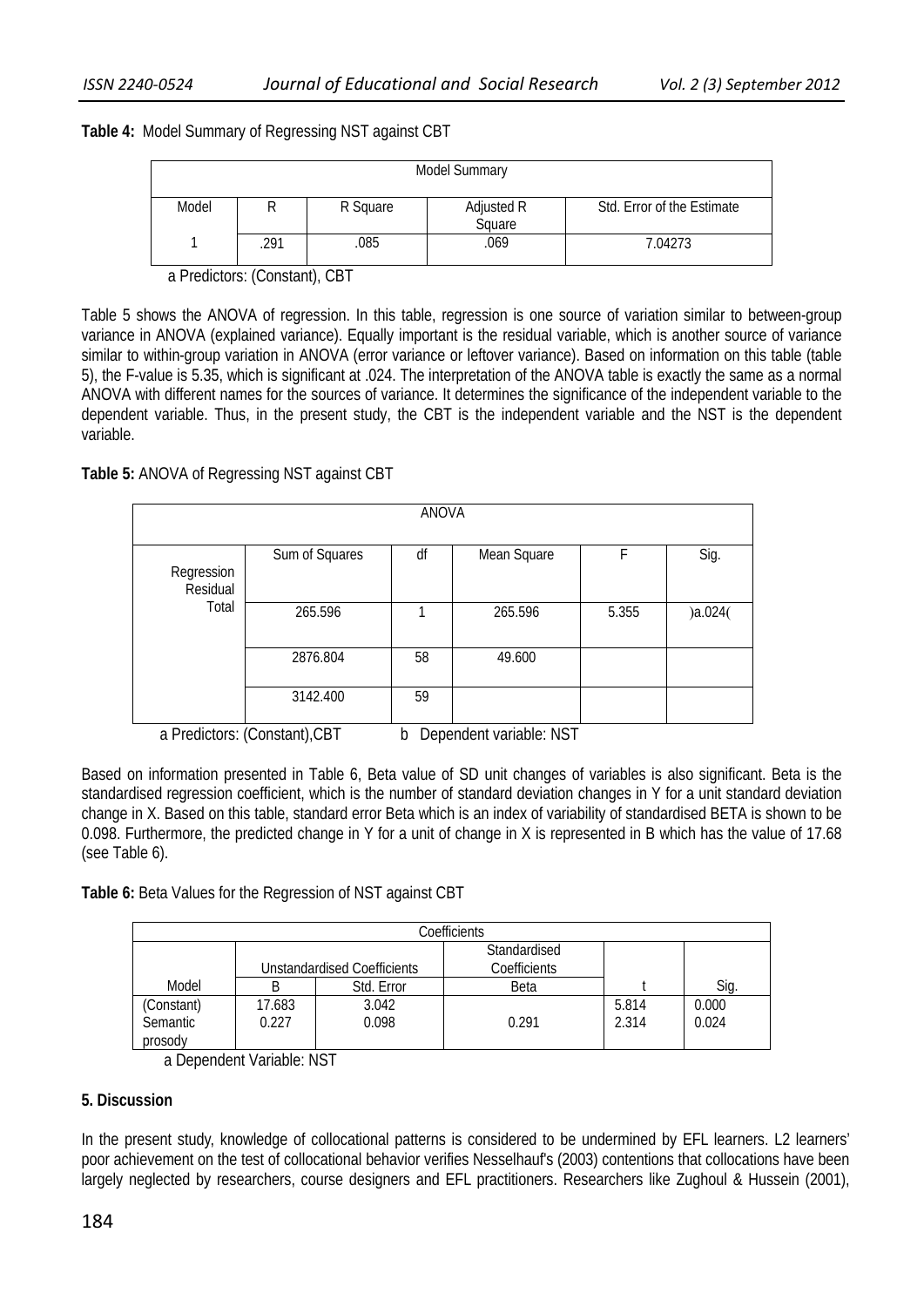and Keshavarz & Salimi, (2007) found that EFL learners have insufficient knowledge of English collocations; otherwise, in their studies, more proficient learners might perform better than less proficient learners using their collocational knowledge. This finding is in line with the results of the present study.

 The Pearson correlation was employed to describe the relationship between CBT and NST scores. The estimated correlation between these two variables was reported to be .29 at .05 level of significance. This means that the more EFL learners know the range of near synonyms, the better they can handle patterns and behaviours of collocations. In other words, it can be said that quantitative knowledge (knowledge of near synonyms) is related to qualitative knowledge (Knowledge of collocational behavior).

 Zhang's (2008) reported a similar finding: a strong correlation was observed between his EFL learners' use of lexical collocations and their writing fluency as measured by a paper-and-pencil TOEFL-like writing test. In fact, Zhang differentiated between *quantity* of collocations, i.e. "the collocations found in the subjects' writing samples" (p.165) and *quality* of collocations, i.e. the "variety and accuracy of collocations used in the writing" (p. 165). His grouping of quantity and quality of collocations is to some extent similar to that of NST and CBT used in the present study as well as to that of Hosseini & Akbarian's (2007) study in which they found significant relationship between depth and breadth of words.

 However, it should be mentioned that the estimated correlation between NST and CBT scores, though significant, was low (r=.29, P<.05). This low estimation may be possibly due to the discrepancy of purposes between the CBT and NST. It can also be said that the SPT and the NST do not measure the same general area of behaviour. These explanations are supported by what Bachman (1990) purports. According to him, some correlations, if moderately high, can be cited as evidence that the new test measures approximately the same general area of behavior as other tests designed by the same name as the new test*.* This idea can also be supported by what Oller (1979:56 in Miao, 2006:9) states: "a low correlation may result from the fact that one of the tests may be too easy or too difficult".

 According to Oller (1979, cited in Miao, 2006:9), low correlations between different tests or measures are sometimes too simply taken to mean that they are measuring different skills. Other possible reasons for low correlation may be found in Oller's explanation:

... It may mean that one of the tests is unreliable. Or that both of them are unreliable or a low correlation may result from the fact that one or both tests do not measure what they are supposed to measure (i.e., are not valid), or merely that one of them (or both) has (or have) a low degree of validity (Oller, 1979:56 in Miao, 2006:9).

Not contrary to the above justifications, Hatch & Farhady (1982) pinpoint that in interpreting a variable we should depend more on logical reasoning than on figures. "A correlation coefficient may be very high but meaningless, or it may be fairly low and still meaningful" (p 208). It is important to note here that any interpretation depends on what variables are being compared and what kind of decisions must be made on the basis of the discovered relation.

 By and large, we have to rely on corpus evidence which suggests that the demand for an ever larger and larger vocabulary reflects a rather one-dimensional (quantitative) view of advanced level achievement (see Qian, 2002). What needs to happen alongside the increase in breadth is an increase in depth of knowledge, i.e. the knowledge of the various aspects of use of a word, including, beyond its formal properties, its collocations, its sub-senses, and its semantic prosody.

#### **6. Conclusion and Implications**

From the findings reported above, it can be concluded that L2 learners misuse near synonyms in their appropriate context. This is because they are unaware of the subtle pragmatic distinctions among near synonyms. Thus, it is fruitful for learners to make pragmatic meanings out of near synonyms. If they do so, then we can claim that L2 learners are collocationally competent. It can also be concluded that knowledge of near synonymy is to some extent related to L2 learners' knowledge of collocational behaviour.

 The findings of this study can have some implications, too. First, taking benefit from the findings of the present study, teachers can realise the problems learners may have in the development of their language competence. These problems are supposed to be attributed to lack of collocational knowledge in ESL/EFL learning (Partington, 1998; Hoey, 2000; Nesselhauf, 2003; McEnery & Xiao, 2006). Second, teachers should integrate practice on collocational patterns into ESL/EFL vocabulary teaching to help language learners develop their vocabulary knowledge.

 Moreover, in this study, learners showed insufficient knowledge of collocational behaviour based on the corpusbased test. This insufficiency can be like a warning for learners that for vocabulary learning they need to master not only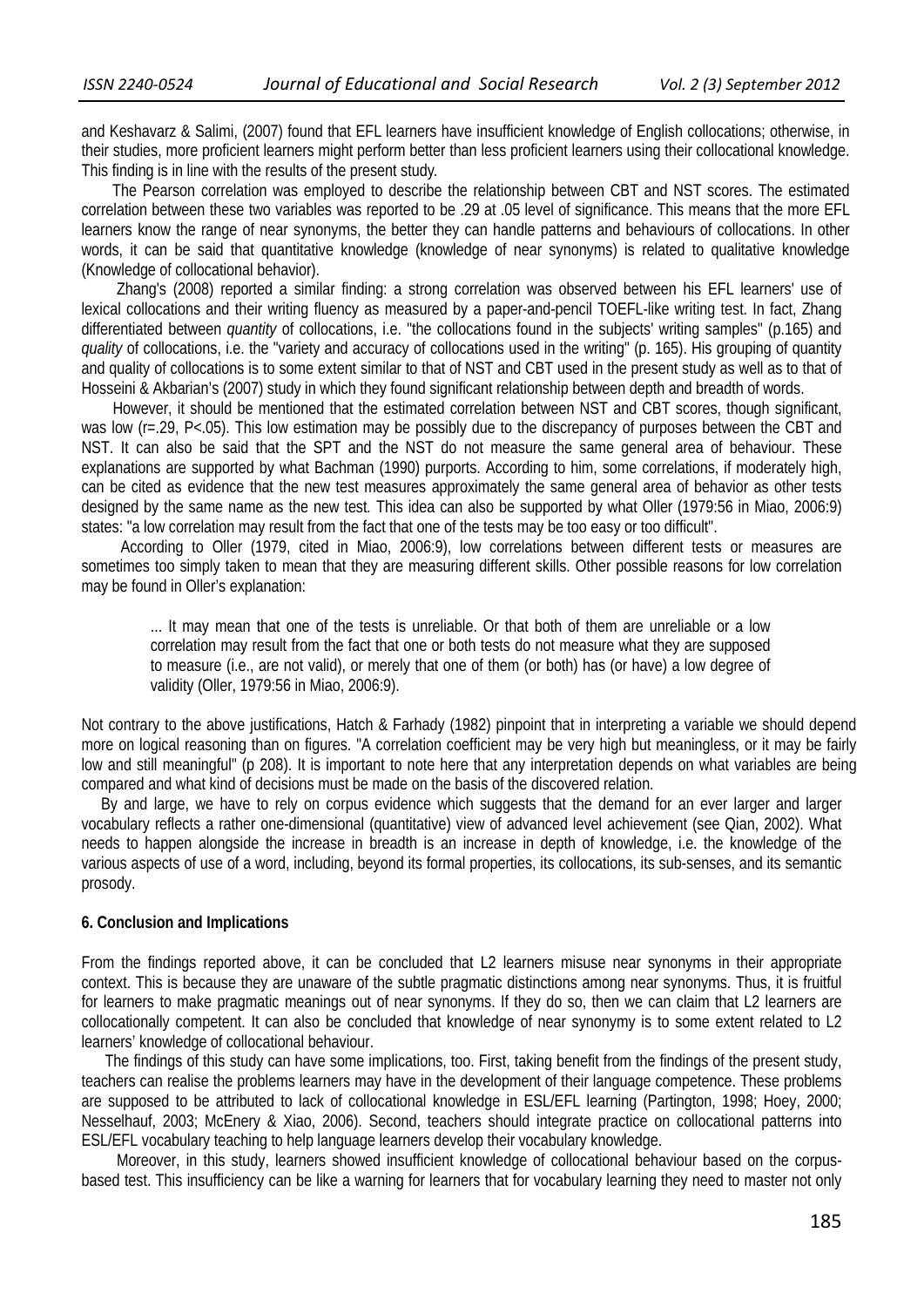a lexical item's spelling, meanings, and grammatical features, but also its collocational behaviour. Without a command of its collocational knowledge, learners may have difficulty in using a given lexical item for effective communication (McEnery & Xiao, 2006). Thus, being aware of collocations is of great importance to language learners. One of the things that distinguishes an advanced learner's language from that of a native speaker is that advanced learners often manifest "grammatical correctness but collocational inappropriateness" (Hoey 2003:8). It means that advanced learners may not be able to apply and use the appropriate rules of collocation restrictions of words which might greatly relate to the cultural issues.

 Furthermore, by considering the findings of this study, ESL/EFL textbook writers should exercise more care and be meticulous in their choice of vocabulary for classroom instructions and educational purposes. Their textbook glossaries, further to including near synonyms, may also present appropriate collocational patterns of lexical items.

#### **References**

- Almela, M. (2007). Words as Lexical units, in learning teaching vocabulary. International Journal of English Studies, 7 (2): 21-40.
- Anderson, R. & Freebody, P. (1981). Vocabulary knowledge. In J.T. Guthrie (Ed.), *Comprehension and teaching*: Research reviews. Newark, DE: International Reading Association, 77-117.
- Bachman, L. F., (1990). *Fundamental considerations in language testing.* Oxford: Oxford University Press.
- Bachman, L. & Palmer, A., (1996). *Language testing in practice*. Oxford: Oxford University Press.
- Bahns, J. & Eldaw, M. (1993). Should we teach EFL students collocations? *System*, 21:1,101-114.
- Baker, D., (1989). *Language testing: A critical survey and practical guide.* London: Edward Arnold.
- Barfield, A. (2003). *Collocation recognition and production: Research insights*. Tokyo: Chuo University.
- Best, J. W., & Kahn, J. V., (2006). *Research in education* (10th ed.). New York: Pearson Education Inc.
- Biskup, D. (1992). L1 influence on learners' renderings of English collocations. A Polish/German empirical study. In P. Arnaud & H. Béjoint (Eds.), *Vocabulary and applied linguistics*. London: Macmillan, 85-93.
- Bonk, W.J. (2001). Testing ESL learners' knowledge of collocations. In T. Hudson & J.D.Brown (Eds.), *A focus on language test development: expanding the language proficiency construct across a variety of tests. (Technical Report #21).* Honolulu: University of Hawai'i, Second Language Teaching and Curriculum Center, pp. 113-142.
- Brown, H. D., (2004). *Language assessment*: *principles and classroom practices*. New York: Longman.
- Chen, M-H., (2008). *A study of English collocation competence of college students in Taiwan*. Unpublished Master's Thesis, Department of Applied Foreign Languages, National University of Taiwan, Taipea, Taiwan.
- Farghal, M. & Obiedat, H. (1995). Collocations: A neglected variable in EFL. *International Review of Applied Linguistics*, 33(4), 315-331.
- Firth, J. (1957). *Papers in Linguistics*. Oxford: Oxford University Press
- Greenbaum, S. (1974). Some verb-intensifier collocations in American and British English. *American speech, 49(4), 79-89.*
- Hatch, E., & Farhady, H. (1982). *Research design and statistics for applied Linguistics.* Cambridge, MA: Newbery House
- Hoey, M., (2000). A world beyond collocation: New perspectives on vocabulary teaching. In M.Lewis (ed.), *Teaching collocations: Further developments in the lexical approach* (pp. 224-245). Boston: Heinle.
- Hoey,M.,(2003). *Lexical priming and the qualities of text*. Retrieved October 14,2008 from:http://www.monabaker.com/tsresources /Lexical Priming and the Propertie Text.htm.
- Hosseini, M. B., & Akbarian, I. (2007). Language proficiency and collocational competence. *The Journal of Asia TEFL.* 4(4), 35-58
- Hsu, I.Y. (2007). Lexical collocations and their relation to the online writing of Taiwanese college English majors and non-English majors. *Electronic Journal of foreign language teaching,* 4(2), 192-209
- Jaen, M.M. (2007). A corpus-driven design of a test for assessing the ESL collocational competence of university students. *International journal of English Studies.*7(2). Murcia: Servicio de Publications.127-147.
- Kennedy, G. (1998). *An Introduction to corpus linguistics*. Essex: Person Education limited.
- Keshavarz, M. H. & Salimi, H. (2007). Collocational competence and cloze test performance: *A study of Iranian EFL learners*, 17(1), 81- 92.
- Louw, B., (1993). Irony in the text or insincerity in the writer? The diagnostic potential of semantic prosodies. In M. Baker, G. Francis, & E. Tognini-Bonelli (eds.), *Text and technology: In honour of John Sinclair* (pp. 157-176). Amsterdam: John Benjamins.
- Machizuki, M. (2002). Exploration of two aspects of vocabulary knowledge: Paradigmatic and collocational. Annual Review of English Language Education in Japan, 13, 121-129.
- Martynska, M. (2004). Do English language learners know collocations? *Investigationes linguisticae*, X(I), 2-12
- McEnery, A. & Xiao, Z., (2006). Collocation, semantic prosody and near synonymy: A Cross-linguistic perspective. *Applied linguistics. 27(1), 103-199)*.
- McNamara, T., (2000). Language assessment as social practice: Challenges for research. *Language Testing*. *18*(4), 333-349.
- Miao, Y. (2006). Validating a simulated test of CET. *Asian EFL Journal Professional Teaching Articles, 12(4), 1-18.*
- Mochizuki, M. (2002). Exploration of two aspects of vocabulary knowledge: Paradigmatic and collocational. *Annual Review of English Language Education in Japan*, 13, 121- 129.